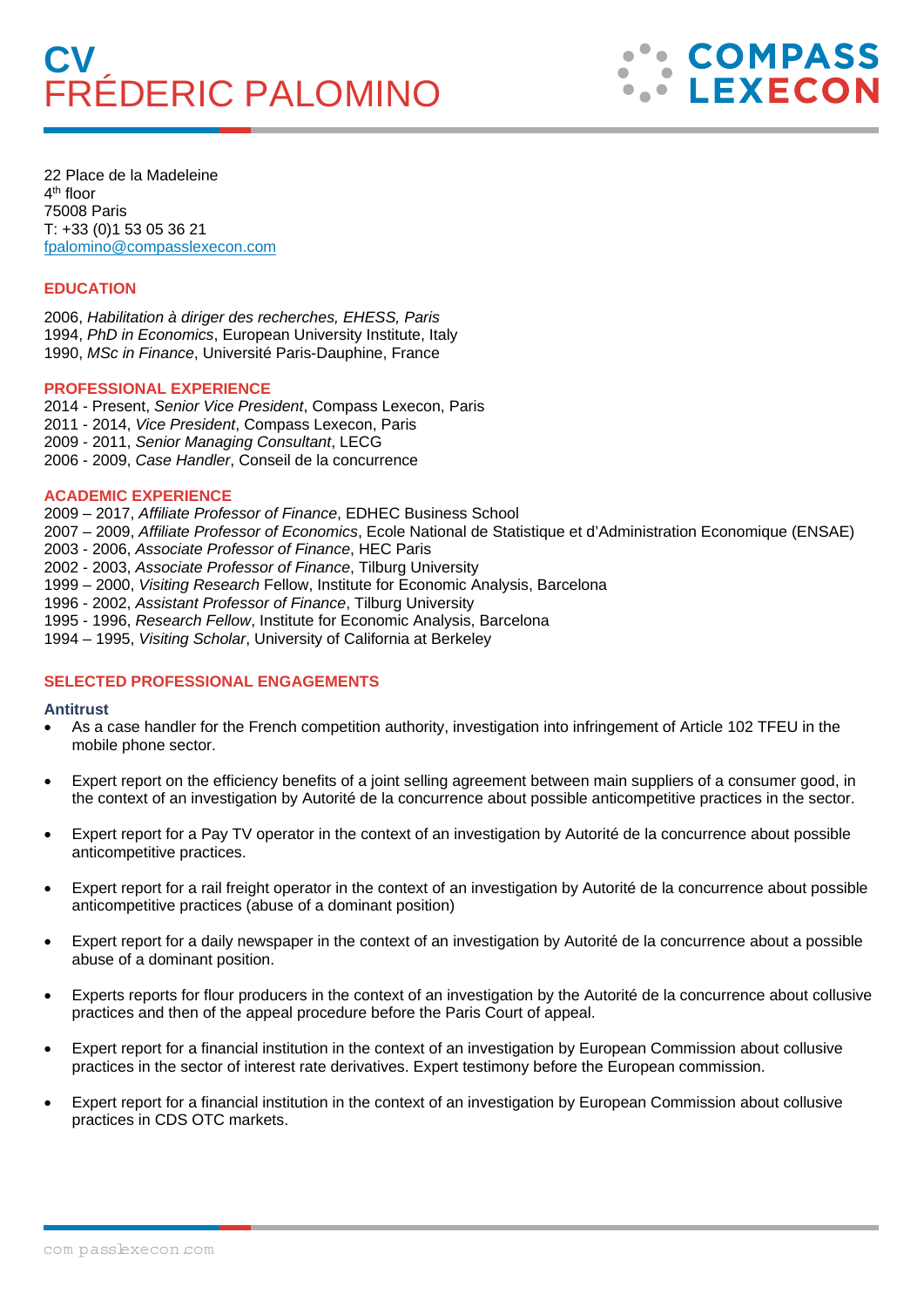- Expert report for an energy supplier in the context of alleged abuses of dominant positions by Autorité de la concurrence. (non pricing practices)
- Expert report for an energy supplier in the context of alleged abuses of dominant positions by Autorité de la concurrence. (pricing practices)
- Expert report for an online advertising company in the context of an investigation by the Polish competition authority about excessive pricing practices.
- Expert report for several banks in the context of an investigation by the Spanish competition authority about collusive practices in the syndicated loan market.
- Expert report for a financial institution in the context of an investigation by the European Commission about collusive practices in the sector of sovereign debt trading.

### **Litigation and Damages**

- Valuation of two central European subsidiaries of a multinational building material company in the context of arbitration proceedings following a withdrawal from a share purchase agreement.
- Valuation of the control of a middle-eastern bank following a controlling shareholder dispute.
- Valuation of the Spanish subsidiary of a food-products multinational corporation in the context of the exercise of a put option by some shareholders. Expert report and expert testimony in an ad hoc arbitration.
- Valuation of a dental-care consulting firm in the context of a damage claim litigation regarding a breach of contract.
- Estimation of the liquidity discount to apply for shares of privately held companies in the context of an arbitration regarding the value of a nationalized company.
- Expert report for an online travel agency in the context of a damage claim litigation following a Decision of the Autorité de la concurrence. Expert report filed to Paris commercial court and expert testimony. 2nd Expert report filed before the Paris appeal court.
- Expert reports for a car-glass manufacturer in the context of damage claim litigations following a Decision by the European Commission.
- Expert report of cable manufacturer in the context of a damage claim litigation following a Decision by the Autorité de la concurrence.
- Expert report for a rail freight operator in the context of in the context of a damage claim litigation following a Decision by the Autorité de la concurrence.
- Expert report for a public transport operator in the context of a damage claim litigation regarding anticompetitive practices.
- Expert report for a mobile phone operator in the context of a damage claim litigation regarding anticompetitive practices.
- Expert reports for an Eastern European supermarket chain in the context of a damage claim litigation regarding foreclosure practices before the Vilnius commercial court (Lithuania)
- Expert report for an energy infrastructure management company in the context of a damage claim by an energy supplier before the Paris Commercial court.
- Expert report for an airline company in the context of a shareholder dispute before the Valence commercial court. (Spain)
- Expert report for a car manufacturer in the context of an alleged breach of contract by some car dealers in the context of an appeal procedure before the Versailles appeal court.
- Expert report for a chemical product supplier for a breach of contract. Case filed before the Paris commercial court.

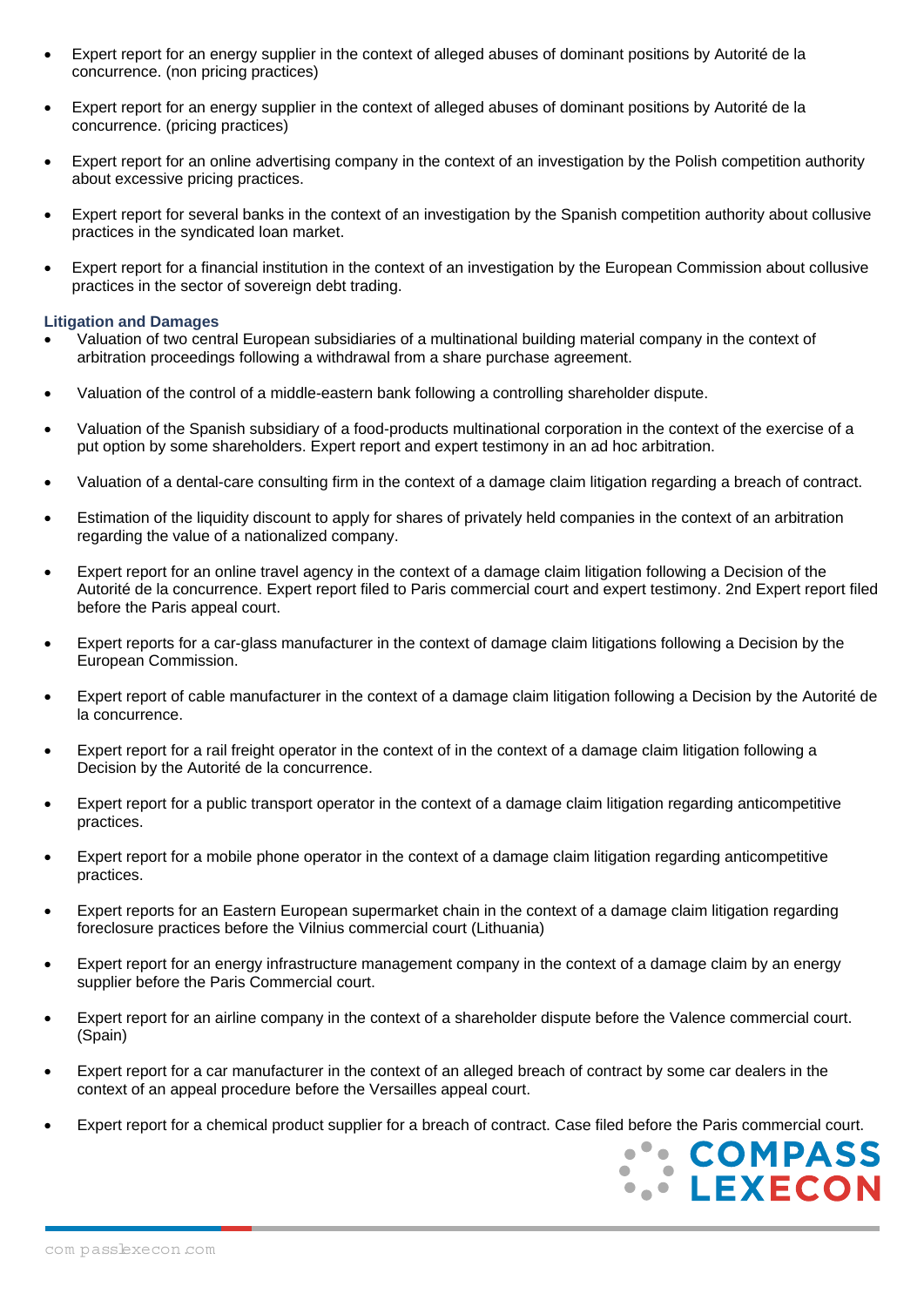- Expert report for a chemical product manufacturer in the context of a damage claim following a decision of the European commission for collusive practices. Procedure before the Rennes commercial court.
- Expert reports for a road sign manufacturer in the context of damage claims following a decision of the Autorité de la concurrence. Procedures before several administrative courts.
- Expert reports for a concrete in the context of damage claims following a decision of the Polish competition authority. Procedures before the Varsaw commercial court.
- Expert report for a telecom software developer in the context of a breach of contract.
- Assistance of a bank in a procedure before the Paris criminal court regarding loans issued in euros and to be reimbursed in Swiss francs.
- Expert reports for a bodycare product producer in the context of several damage claims following a decision of the French competition authority about collusive practices. Procedures before the Paris commercial court.

## **Mergers and Acquisitions**

- Member of the case team (Conseil de la concurrence) for the phase II investigation for the merger of the two main managers of exhibition places and organizers of fairs and salons in France and in the Paris area.
- Full economic advice for the merger of two road transportation companies, first before the European commission, and then before the French Autorité de la concurrence. International transportation leg cleared in Phase I by the European commission. Urban and inter-urban transportation legs cleared under conditions in phase II by the Autorité de la concurrence.
- Full economic advice for the merger between two managers of urban heating networks before the Autorité de la concurrence. Deal cleared under conditions in phase I.
- Economic advice for the merger between two sugar producers before the Autorité de la concurrence. Deal cleared in phase I.
- Economic advice for a merger in the seismic equipment and service sector, cleared by OFT.
- Economic advice for a merger in the enterprise application software solutions sector, cleared by OFT.
- Efficiency gain analysis in the context of a merger between two stock exchanges and clearing houses.
- Economic advice for the merger between two concrete producers before the Autorité de la concurrence. Deal cleared in phase I.
- Economic advice for the merger between two French port handling firms. before the Autorité de la concurrence. Deal cleared in phase I.
- Economic advice for the merger between two road transportation companies before the Autorité de la concurrence. Deal cleared in phase I.

## **State Aid**

- Valuation of the loan guaranty program provided by the State of Ireland to an Irish bank in the context of a state aid investigation by the European commission.
- Implementation of the "private investor test" in the context of the privatization of a public company.

## **Regulation**

- Expert report for an airport in the context of a price regulation review by the Civil Aviation Agency.
- For the French energy regulator (CRE), estimation of the WACC for gas transportation (ATRT6 in 2016 and ATRT7 in 2019).
- For the French energy regulator (CRE), estimation of the WACC for LNG terminals (ATTM5).

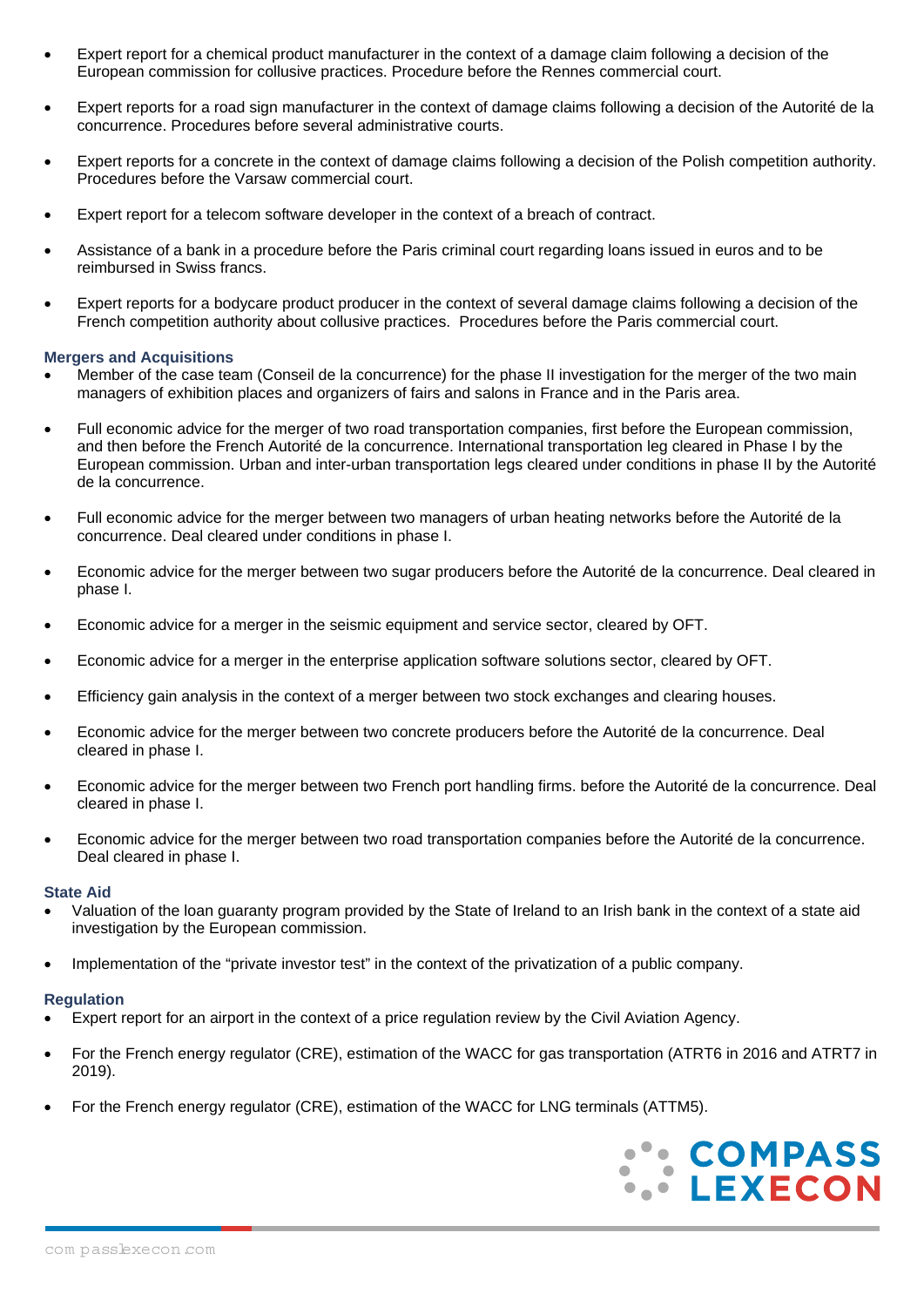- For the French energy regulator (CRE), estimation of the WACC for gaz storage activities (AST 1 in 2016 and AST 2 in 2019).
- For a railway operator, estimation of the WACC for various regulated activities.
- For several airlines, estimation of the WACC of the regulated activities of Aeroport de Paris
- For a broadcast service operator in Finland, estimation of the WACC of regulated activities.

## **Other**

- Case handler for Opinion n° 08-A-16 of the French Competition authority related to the development of MVNO in France.
- Valuation of a brand in the context of contemplated acquisition of shareholding in common sale structure operating in a consumer good industry.
- Expert report for an energy group regarding the compatibility of its retail pricing policy with Article 102 of the TFEU.
- Expert report for two airline companies regarding the compatibility of a code sharing agreement with Article 101 of the TFEU.
- For the cosmetics manufacturer Groupe Clarins, work on the financial aspects of a loan for Clarins CCHL, its subsidiary in Hong Kong. We estimated a yield to maturity for a 30-year loan and we studied different options regarding the stream of cash outflows and interest payments to be made under each option.

# **PUBLICATIONS**

## **Books**

"Comment faut-il payer les patrons ?'', 2011, Opuscule du CEPREMAP No 21, Editions Rue d'Ulm

## **Research Articles**

"Internal vs external CEO choice and the structure of compensation contracts", Journal of Financial and Quantitative Analysis, 2013, 48: 1301-1331. (with Eloïc Peyrache)

"Performance gender gap: Does competition matter?", Journal of Labor Economics, 2013, 31 (With Evren Ors and Eloïc Peyrache)

"Overconfidence and delegated portfolio management", Journal of Financial Intermediation, 2011, 20:159-177 (with Karim Sadrieh)

"Psychological Bias and gender wage gap", Journal of Economic Behaviour and Organization, 2010, 76: 563-573 (with Eloïc Peyrache)

"The Determinants of Venture Capital Performance: Europe and the United States", Finance, 2009, (with Uli Hege and Armin Schwienbacher)

"Salience, Investor Sentiment, and Stock Returns: the Case of British Soccer Betting", Journal of Corporate Finance, 2009, 15: 368-387 (With Chendi Zhang and Luc Renneboog)

"Should smart investors buy funds with high returns in the past?", Review of Finance, 2007 (with Harald Uhlig)

"Relative performance objectives in financial markets", Journal of Financial Intermediation, 2005, 14: 351-375.

"Inter-league competition for talent vs. competitive balance", International Journal of Industrial Organization, 2004, 22: 783-797 (with Jozsef sakovics)

"Collective vs. Individual Sale of TV Rights in League Sports", Journal of the European Economic Association, 2004, 2: 833-862 (with Sonia Falconieri and Jozsef Sakovics)

"Risk taking and optimal contract for money managers", RAND Journal of Economics, 2003, 34:113-137 (with Andrea Prat)

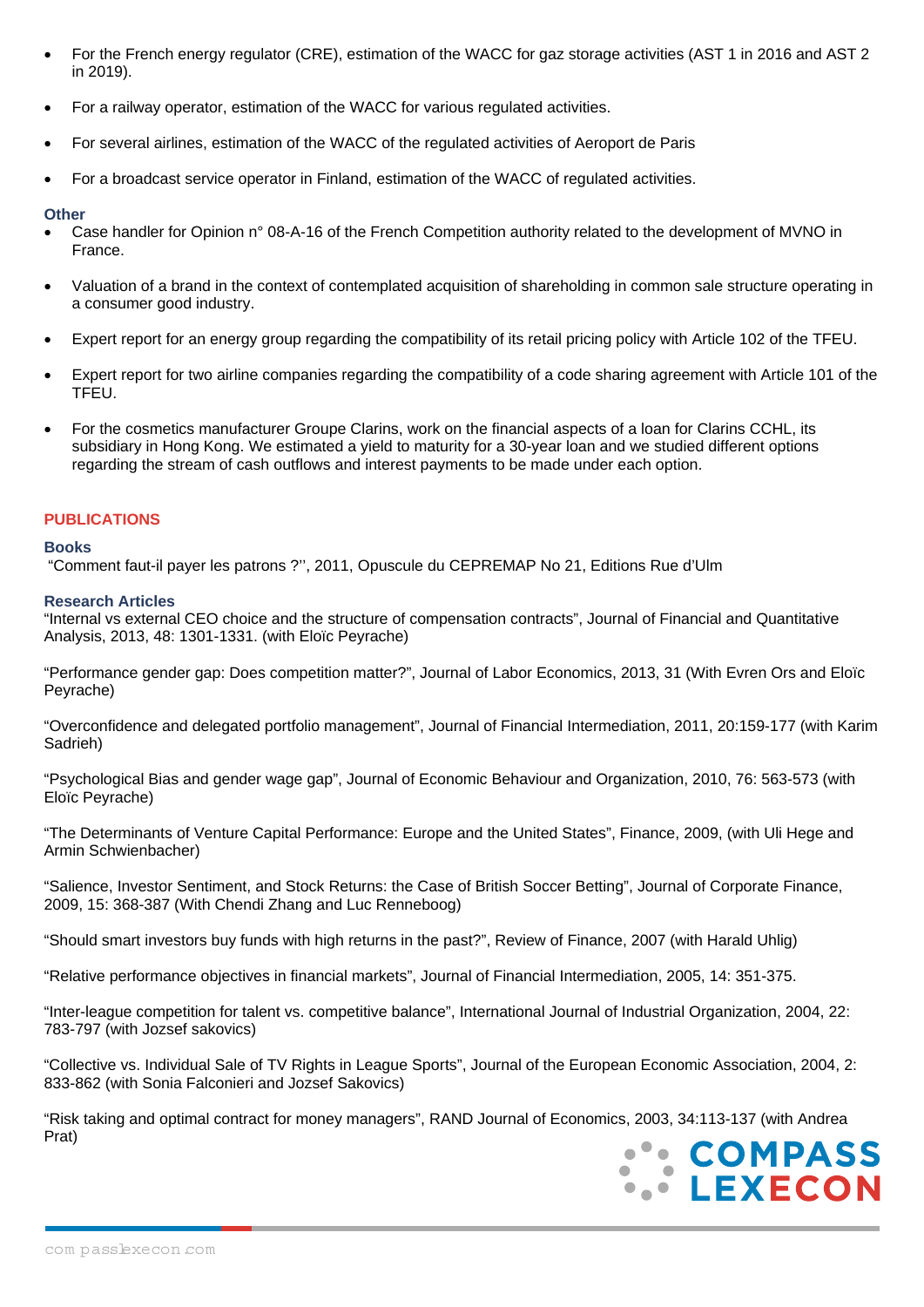"Informational efficiency: ranking markets", Economic Theory, 2001, 18: 683-700.

"Convergence of aspirations and (partial) cooperation in the prisoner's dilemma", International Journal of Game Theory, 1999, 28: 465-488 (with Fernando Vega Redondo)

"Noise trading in small markets, Journal of Finance, 1996, LI, 1537-1550 (paper nominated for the 1996 Smith-breeden Award of the best paper published in the Journal of Finance)

## **Other articles**

« Réflexions sur le traitement des gains d'efficacité en contrôle des concentrations », Revue Lamy de la concurrence, 2012, 30, Janvier-Mars: 8-12.

"Aspects économiques du contrôle des concentrations : ce que nous indiquent les lignes directrices de l'Autorité de la concurrence par rapport à l'approche communautaire", Revue Lamy de la concurrence, 2010, 23, Avril-Juin : 9-13.

"Problèmes économiques liés à l'organisation de compétitions sportives", Revue Francaise de Gestion, 2004, vol 30, 2 : 131-140.

"Risk incentives in the money management industry", Risico & Rendement, July 1999. (with Andrea Prat)

# **TEACHING EXPERIENCE**

- Undergraduate level: corporate finance, microeconomics;
- Graduate level: corporate finance, market microstructure, contract theory, game theory, finance theory.
- Executive education: managerial economics, competition policy.

# **MAIN CONFERENCE PRESENTATIONS**

- Northern Finance Association Meeting (1996)
- European Economic association Meetings (1996,1997, 1998)
- Econometric Society European Meetings (1996,1997,1998)
- World Congress Econometric Society (2000)
- European Finance Association Meeting (2003)
- CEPR European Summer Symposium on Financial Markets (2003)
- Society for Economic Design Meeting (2004)
- First Ricafe Conference (2005)

## **SEMINAR INVITATIONS:**

UC Berkeley (1994), Bank of England (1995), Tilburg (1995), ECARE (1995), Louvain la Neuve (1995), Paris-Dauphine (1995, 2006), U. Autonoma Barcelona (1996), Alicante (1997), London School of Economics (1997), Sydney University (1997, 2000), HEC Paris (1999, 2003), Swiss National Bank (1999), Bonn (2000), Pompeu Fabra (2000), CEMFI (2000), U. Carlos III (2000), Ente Einaudi Rome (2000,2004), THEMA Cergy-Pontoise (2002), Tinbergen Institute (2002), Said Business School, Oxford (2002), Bristol (2002), ESSEC (2002, 2006), GREMAQ (2002), Edimburgh (2003), Antwerpen (2004), European University Institute (2004), Leicester (2005), Amsterdam (2006), CREST-INSEE (2009), Luxemburg School of Finance (2010).

# **AWARDS AND GRANTS**

- Fondation HEC research grant, 2006.
- Fondation Banque de France research grant, 2001.
- EU Marie Curie Fellowship, 1996-1998.
- Nominated for the Smith-Breeden award of the best paper published in the Journal of Finance in 1996
- Best PhD Dissertation in Economics Award, European University Institute, 1995.
- Bourse Lavoisier, Ministère des Affaires Etrangères, 1991-1993.

**REFEERING ACTIVITY**